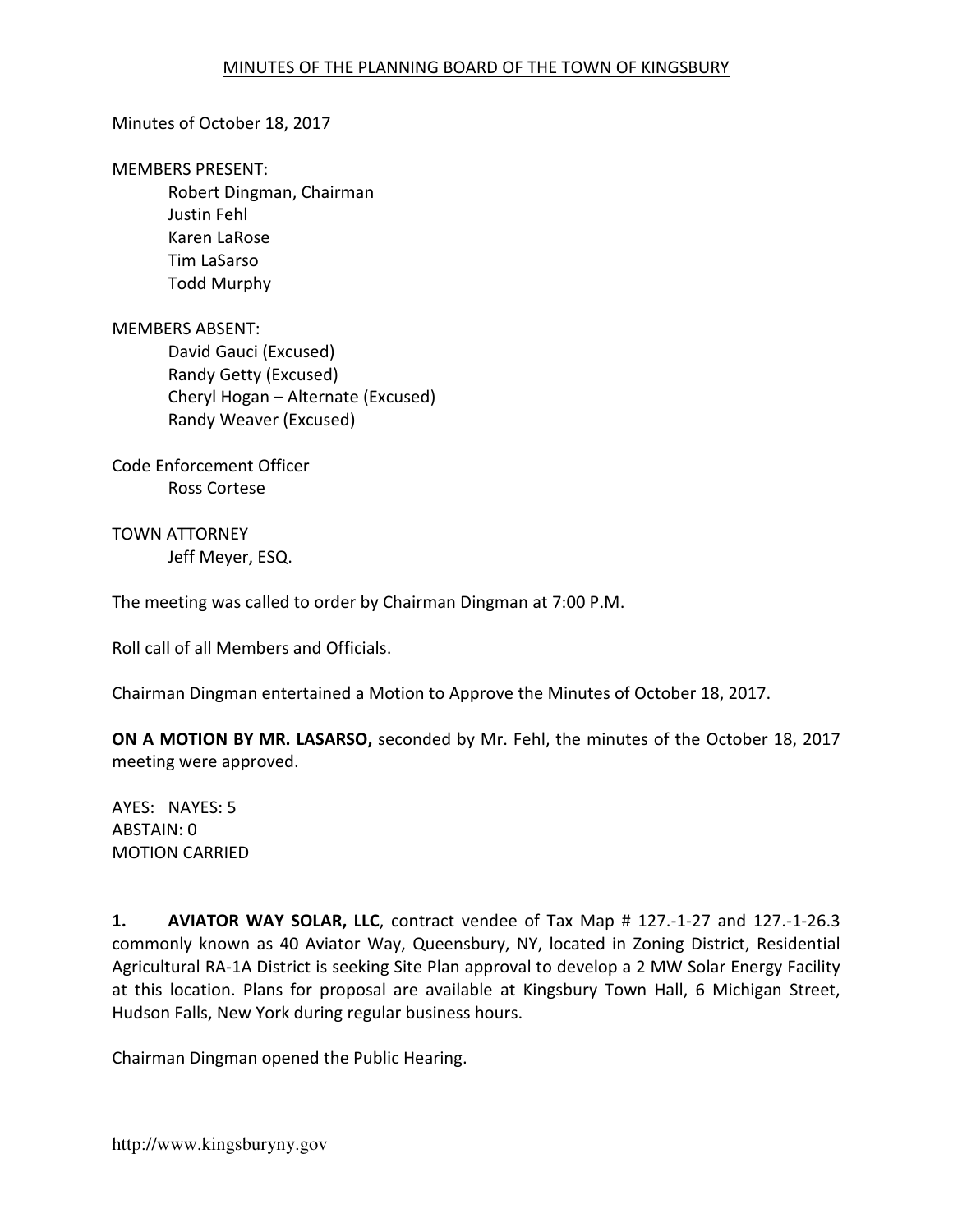Planning Board Meeting October 18, 2017 Page 2 of 8

Chairman Dingman introduced Bryan Stumpf, Cypress Creek Renewables, Zoning & Outreach Manager to address the Board.

Mr. Stumpf introduced Chuck Utschig, Langan Civil Engineering who will address the concerns from the September 20, 2017 meeting, also in attendance, Thomas Puchner, Phillips Lytle Attorneys at Law and David Wagner, Cypress Creek Renewables, a Project Manager who will be able to address any of the construction concerns. Mr. Wagner stated he is not the Project Manager for this project.

Mr. Stumpf stated he has a list of concerns that were brought up at the last meeting. On September 20, 2017 he went to the site and spoke with Don Gimbel and Amber McNally of Aviator Way.

Mr. Stumpf stated he wanted to get pictures to show exactly what to expect once the road was installed. Mr. Stumpf assigned the work to Langan Engineering. Mr. Stumpf provided pictures to the Board of the before and after renderings of the road elevations. Mr. Stumpf was able to address Mr. Gimbels concern of how the road would be elevated.

Chairman Dingman asked if the septic system concerns of the residents had been addressed.

Mr. Stumpf stated after the last meeting he met with Mr. Gimbel. The Burdick's were not there. Mr. Stumpf reached out to them by email and arranged a time to meet with them. Mr. Stumpf and Mr. Utschig met with the Burdick's on Thursday, October 12, 2017. Mr. Stumpf stated Mr. Utschig was there as an independent third party to give his thoughts on the location of the septic tank. The Burdick's indicated where they thought the septic tank was located. Mr. Giroux was there to give his thoughts.

The general understanding now is from what they have seen the road is not going to affect their septic tank.

Mr. Utschig stated they don't know the exactly where the field is, although based on the evidence they could see, the cleared part of the site and the description from the owner who built it, they have a pretty good idea of where it is. It currently looks like the road and the fill section currently being proposed will not encroach on the septic system, it will be a distance away from it.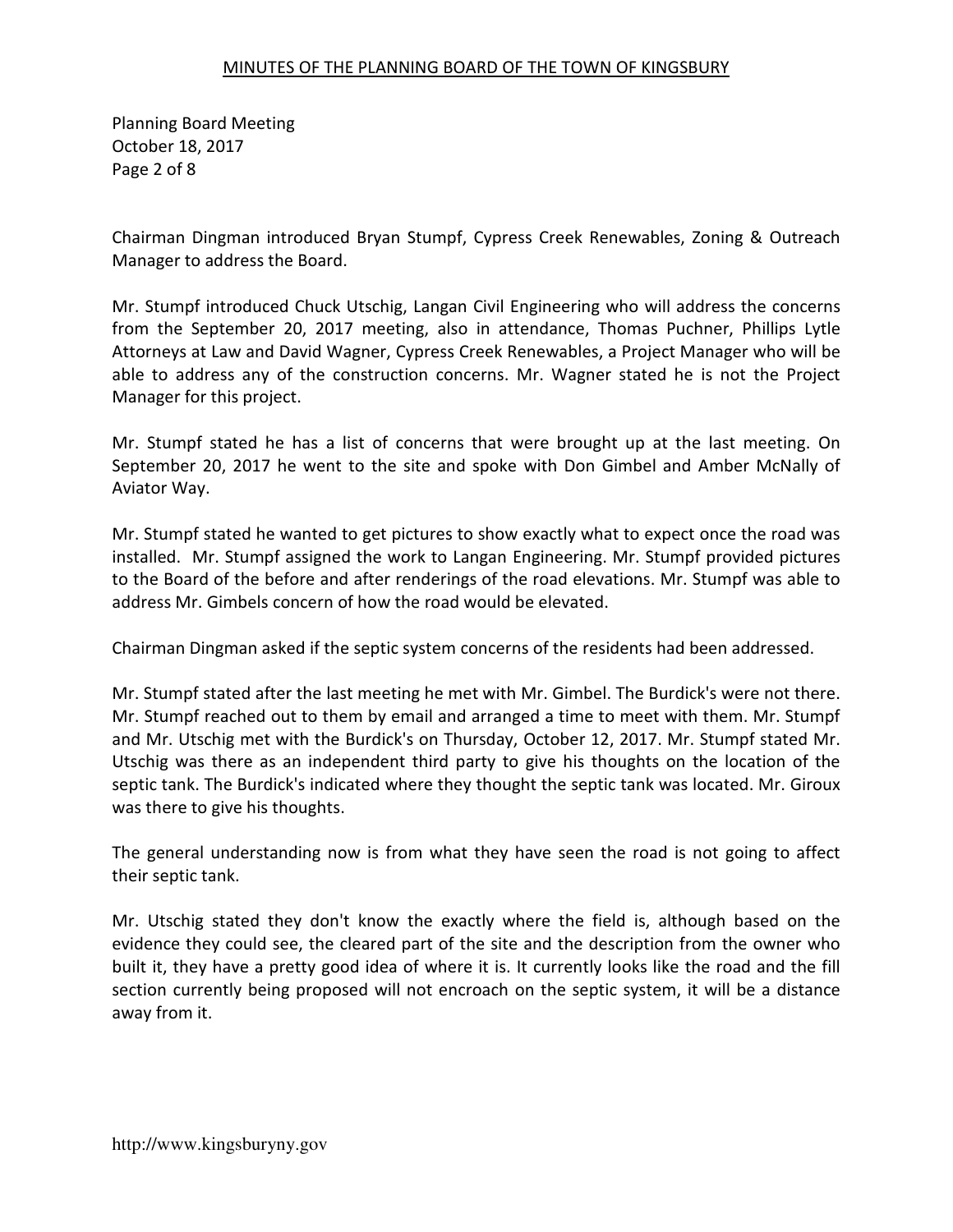Planning Board Meeting October 18, 2017 Page 3 of 8

Mr. Utschig stated they have offered to locate the septic for the owner of the property. Locating the edge of the septic is pretty easy. They will hit gravel and know where it is. They will actually locate the septic and relate to the stakes show where the road was at. Mr. Burdick was comfortable with the road not affecting the septic system. Mr. Utschig stated it seemed like if Mr. Burdick got that information he was comfortable with this. Mr. Utschig stated he is not speaking for Mr. Burdick, this is the indication he got. They will be able to demonstrate to the Board that there will be no impact to between the two. This is a step they are in the process of doing and will be able to submit a plan to show this and a report from Langan indicating if there is any impact or not.

Chairman Dingman asked if the drainage concerns had been addressed.

Mr. Utschig stated the neighbors were concerned with the elevation of the "lake" not changing. Based on some investigation they now have some a pretty good understanding of the level on lake. It is from the old culvert that goes under the old haul road used when they harvest the trees. The existing culvert currently controls the level of lake. The culvert will remain there. If it needs to be replaced Cypress Creek will replace it keeping it at the same elevation. There is also an over flow that goes across the road and they will also maintain the over flow. They are doing everything they can to match the current elevation.

Mr. Stumpf stated at the last meeting the home owner referred to the lake as a pond. It is a large pond therefore it could be referred as a lake.

Mr. Stumpf stated at the last meeting there were concerns with the timing of construction. The team put together what they envision how the construction will play out. Mr. Stumpf handed out a time line to the Board showing the timing of construction.

Chairman Dingman questioned how long the construction period will be and what the hours for this project will be.

Mr. Stumpf stated the construction period approximately 12 to 16 weeks.

Mr. Wagner stated typically the hours of construction are usually 7:00 am to 5:00 pm. If there is an issue with the neighbors they can change to hours to 8:00 am to 5:00 pm. They like to do overtime so that the project is completed sooner but if that will be an issue they can work it out.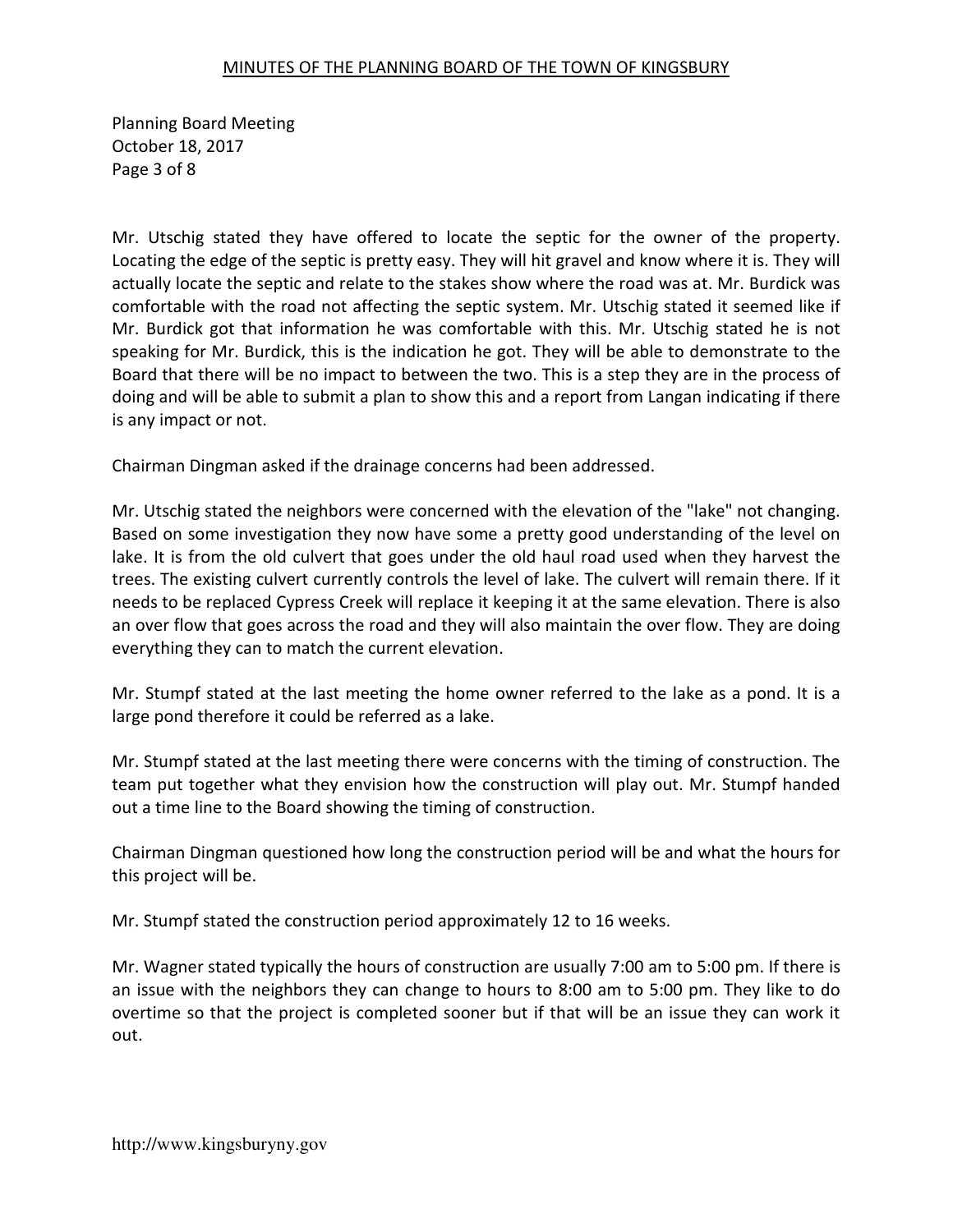Planning Board Meeting October 18, 2017 Page 4 of 8

Mr. Wagner stated most of the time they do not allow tractor trailers or large equipment to work after hours. In the beginning there will be a little bit of clearing of trees. The biggest time for tractor trailers on the site will be for deliveries.

Don Gibbel, 41 Aviator Way, stated he feels there will definitely be flooding on his property with this design. When they originally talked it was of something a little more gradual.

Mr. Utschig stated when Mr. Gimbel stated gradual he thought they talked about keeping the road down as low as possible going in and that makes the transition to your property as gentle as possible. They are working on that solution.

Mr. Utschig stated to the Board there in nothing that they are proposing that changes the current drainage patterns on the properties as you go back to the project site. There is currently a gravel road which they will maintain, the road gets wide and will be using a heavy stone that is approvable design that has been approved by DEC and are not changing any of the grades so as to change the current drain patterns. The greatest impact they could have is blocking the drainage as result of their road which comes from the lake and goes across. They are being very careful to maintain what is already there. If there is currently a drainage problem they will not make it any worse but they will not make it any better.

Mr. Gimbel stated in the spring when there is a heavy snow fall he does get water. He believes this design is going to make it a whole lot worse. He would like to see a design with the property line because he just doesn't see how this is possible with a twenty foot road not encroaching on his property. He is not saying they are against this project; he wants to see the property lines.

Chairman Dingman requested a plan showing the property lines for the homes on Aviator Way to see who belongs to what.

Mr. Utschig stated they will agree to verify the property corner and verify the property lines. Mr. Utschig stated he was sure CCR would be willing to put the stakes in the ground for the home owners. They cannot in our design encroach on properties they do not own. They are very confident their design can do this. This is a visual perception and not engineering based.

Mr. Stumpf reminded the Board on May 16, 2017 they submitted a Stormwater Pollution Prevention Plan that will make clear they will find ways to make sure the drainage does not affect anyone's property.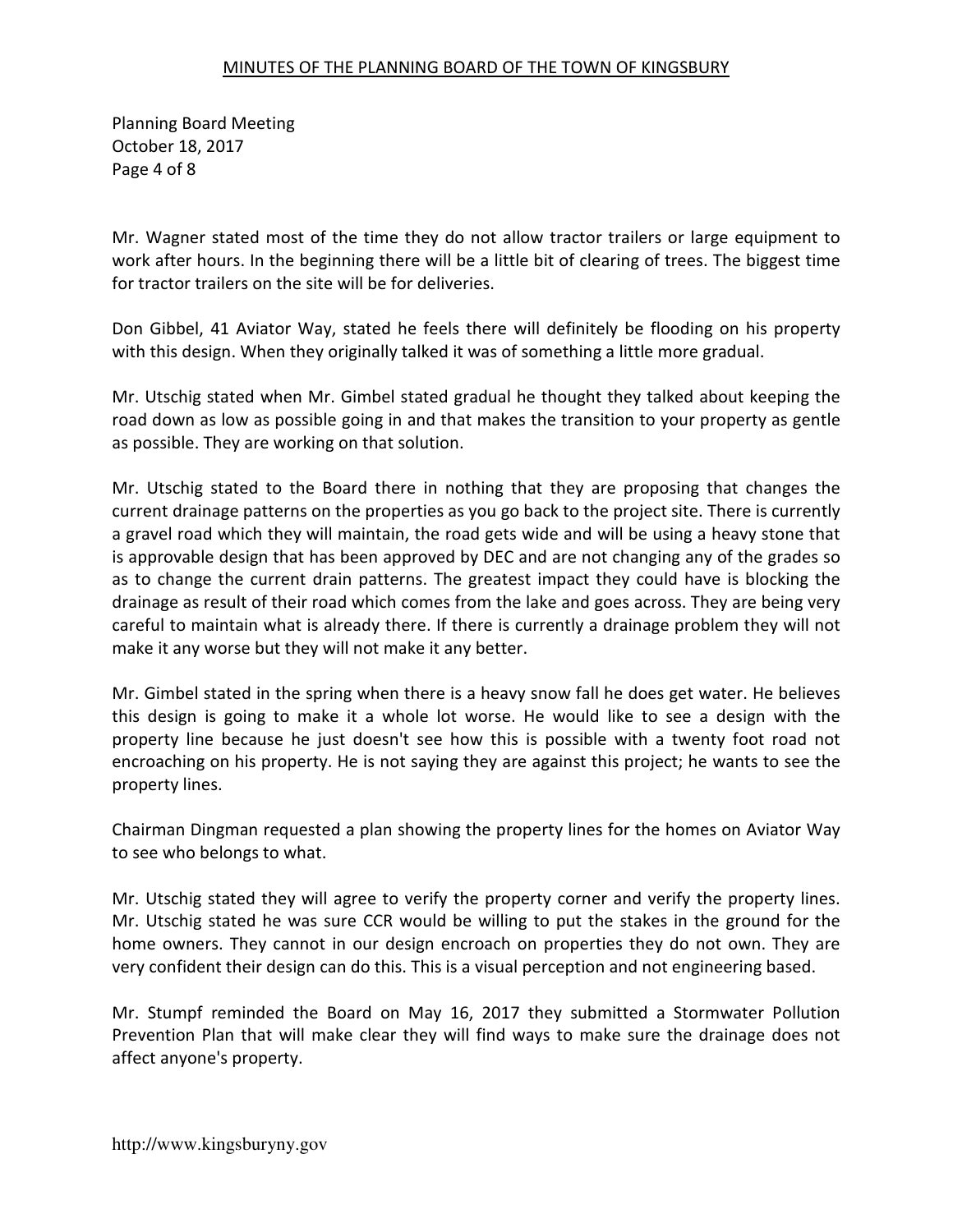Planning Board Meeting October 18, 2017 Page 5 of 8

Mr. Stumpf stated at the last meeting there was talk of the decommissioning. He believed the Board had received this information before tonight's meeting.

Chairman Dingman stated the Board had not received anything. Mr. Stumpf then provided the Board with copies of the decommissioning information.

Mr. Stumpf stated they have a third party independent person that can provide Langan's estimate of cost for decommissioning.

Mr. LaSarso stated the Board had asked for something showing where the houses are located along with the property lines.

Mr. Utschig stated they do have an aerial with them. This aerial is a lot clear than what the Board was given earlier. He will make it part of the record when he does the submission.

Mr. Utschig stated this is a bit of work in progress until they locate the septic's. When they come back they will have additional detail that will substantiate the presentation being presented tonight.

Mr. Stumpf stated construction for this project will not start until 2018.

Chairman Dingman requested Mr. Gimbel to take pictures of the snow this winter and rain in the spring showing the flooding on his property.

Mr. Gimbel stated he will have pictures for the Board.

Chairman Dingman stated that a stipulation in the resolution will indicate that the work done is not to cause an increase in flooding that already exists.

Mr. Gimbel questioned what his recourse of action would be if there is a problem with flooding on his property.

Chairman Dingman stated his thought would be a stipulation in the resolution if there was more flooding than what is there now. The stipulation in the resolution would provide the property owner with the tools for redress against Cypress Creek. He also indicated that this was his opinion and that he was not an attorney.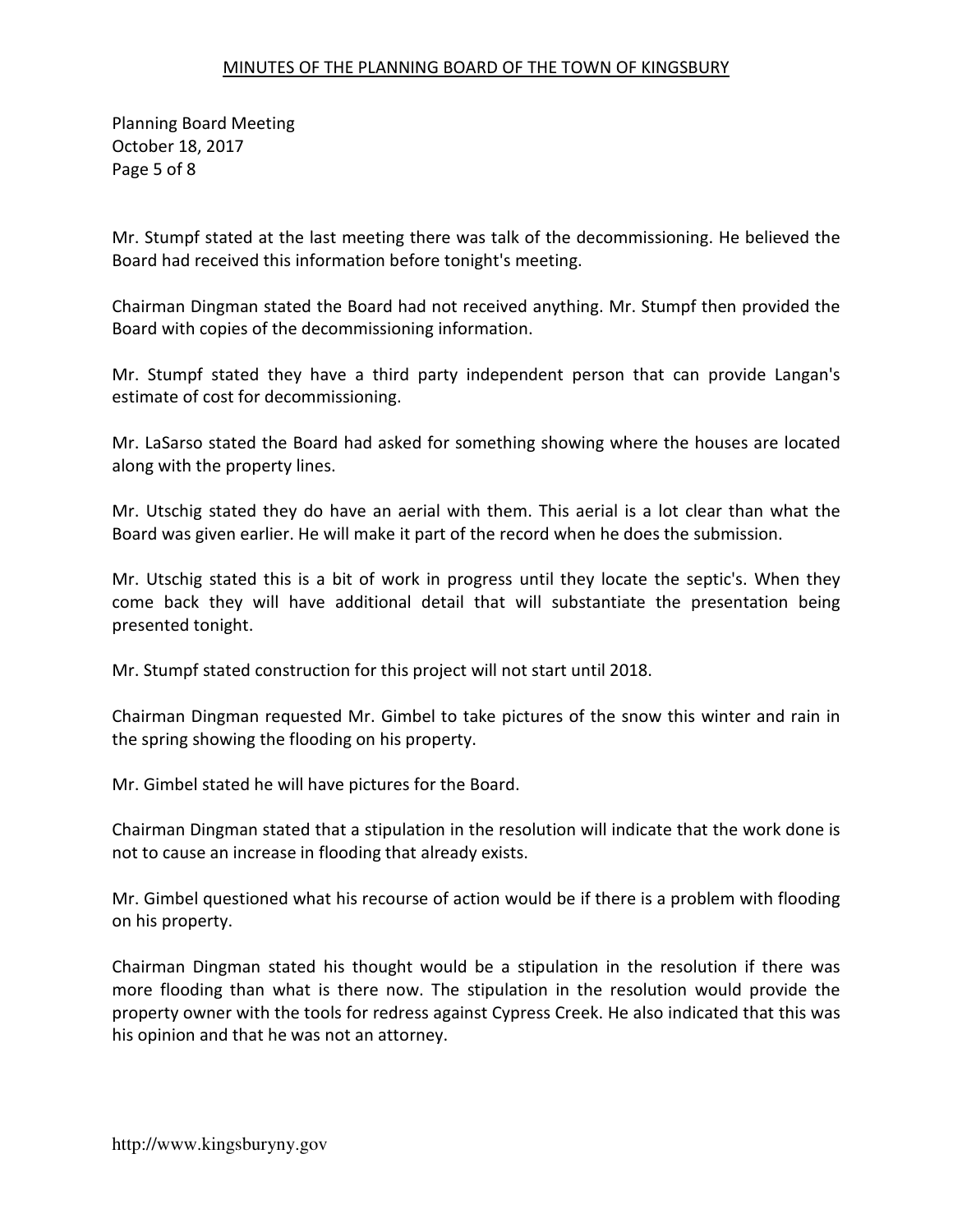Planning Board Meeting October 18, 2017 Page 6 of 8

Mr. Giroux stated the worst flooding he has ever seen on this property was around 1983. At that time the pond filled up to the top of the road and over flow on the road. That wasn't even a 100 year flood. When this flooding happened Mr. Gimbel's property was all flooded except for where the house is located. Everything is the wetlands was flooded. This was a function of the weather not the history of the last three years. You can expect worse flooding than you have seen if nothing is done with the wetlands.

Mr. Gimbel stated he would like to see his property stay the same as it is at this time. At this time he cannot see how this rendering can work. He is looking at where the pond, the road and his property lines are now. He does not believe they can squeeze that much in.

Mr. Utschig stated the surveyor will set the corners and put pins in the ground. There will be no guess work or approximation work. They will come back to the Board with this information.

Mr. Utsichg stated the survey stakes will show where the property lines are. If it is not what they think it is, they are obligated to develop a solution. They will be doing a technical engineering way that will hopefully be easy to follow so that there is no guess work.

Chairman Dingman questioned Mr. Stumpf if they have heard anything from DEC.

Mr. Stumpf stated they are still waiting to hear from them.

Chairman Dingman stated the Public Hearing is still open.

Mr. Gimbel questioned the draft minutes from the previous meeting.

Chairman Dingman stated the minutes are not done verbatim. If there is something specifically you want in the minutes you need to put it writing and they will be submitted with the minutes.

Mr. Gimbel gave the Chairman a copy of his notes he had taken from the last meeting for the record. (A copy is attached)

Chairman Dingman stated any other concerns the public may have should be put in writing so that they can be addressed at the meeting and put in the resolution as stipulations.

Chairman Dingman stated the Public Hearing will remain open.

http://www.kingsburyny.gov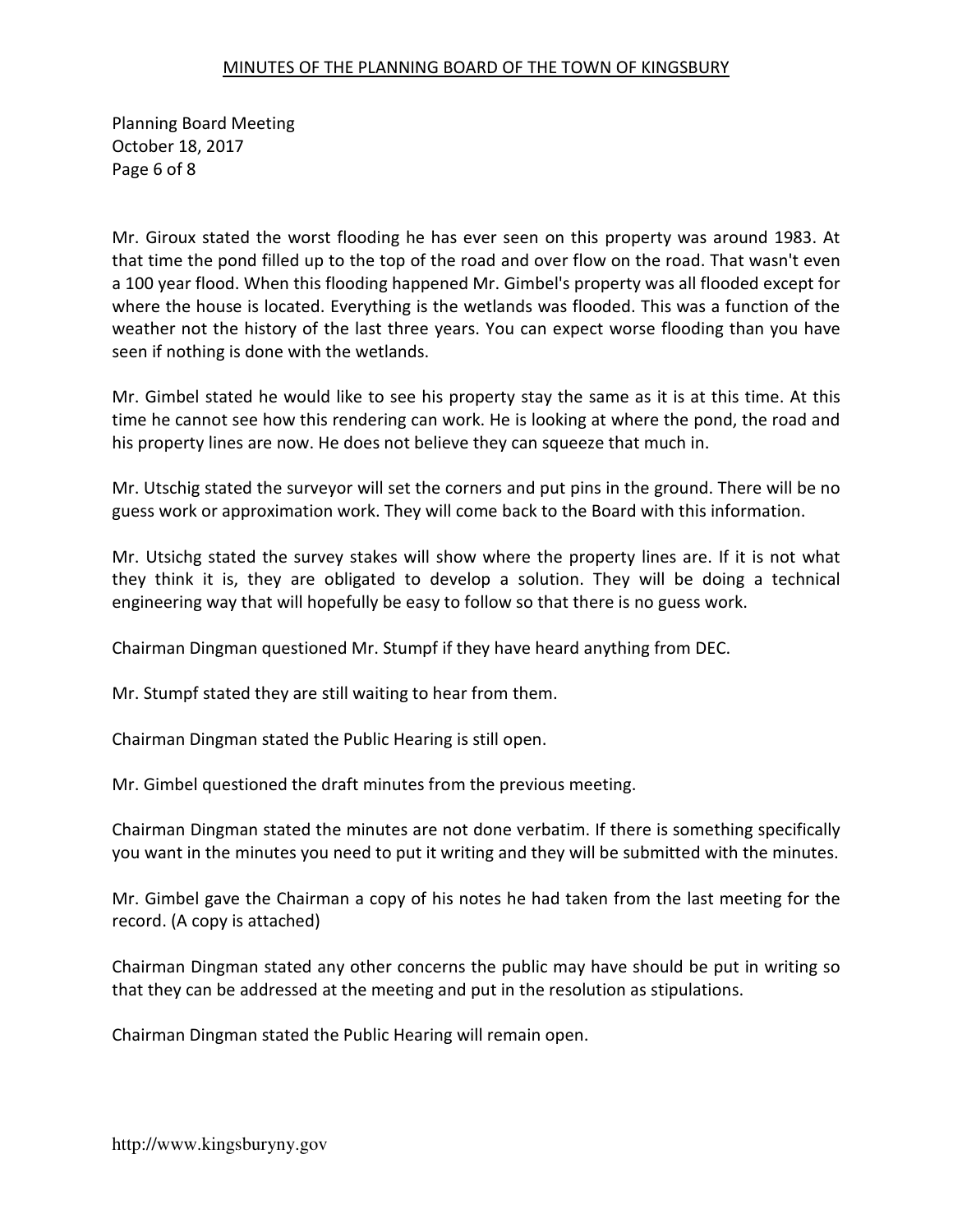Planning Board Meeting October 18, 2017 Page 7 of 8

2. PRELIMINARY – ROZELL DEVELOPMENT, LLC, Tax Map # 137.-2-47commonly known as 119 Park Road, Town Kingsbury, located in Zoning District, PIC-75 Park/Commercial District, is seeking Site Plan Review to construct a new 12,000 square foot Butler Pre Engineered Building for Fabrication. Plans for proposal are available at Kingsbury Town Hall, 6 Michigan Street, Hudson Falls, New York during regular business hours.

Chairman Dingman introduced Michael Rozell, Rozell Development and Shawn Rivers, Schoder Rivers Associates to address the Board.

Mr. Rozell stated he and his brother Brian Rozell own the business. They are proposing a 12,000 square foot building on Park Road. At this time the cranes they use are being stored outside on the lot where this proposed building is located. The building will be used as a fabrication shop. At the present time they are leasing an 11,000 square foot in Albany, NY. This building is not working for them due to the fabrication business being very busy at this time. They will be moving the fabrication being done in the building located on Queensbury Avenue to the new building. They will move the cranes back to Queensbury Avenue building to get them out of the weather.

Mr. Rozell stated he had been to the IDA meeting. The IDA had a couple of questions on the site plan. One being the site plan was showing a different setback on the side then they would like. He put in the Town of Kingsbury code for setbacks and the IDA said they would defer to Kingsbury. The other change would to be more paving. This would change the Stormwater Protection Prevention Plan. This has been changed already. Mr. Rozell stated he already had a 911 number for the property. They will continue doing what they have been doing as far as the other three buildings they own. They are in the process of buying 2 buildings from Lewis Crane. These buildings are primarily used for maintenance, storage and office space.

At this point they are not planning any fencing around the building. They may at a later date. There will not be outside storage. Once the building is up there will not be room for outside storage.

Chairman Dingman stated one of the issues in the past and nobody ever pushed it but in the Industrial Park there is an outside storage regulation.

No outside storage would be a condition to the approval.

Mr. Rozell stated there would not be any outside storage.

http://www.kingsburyny.gov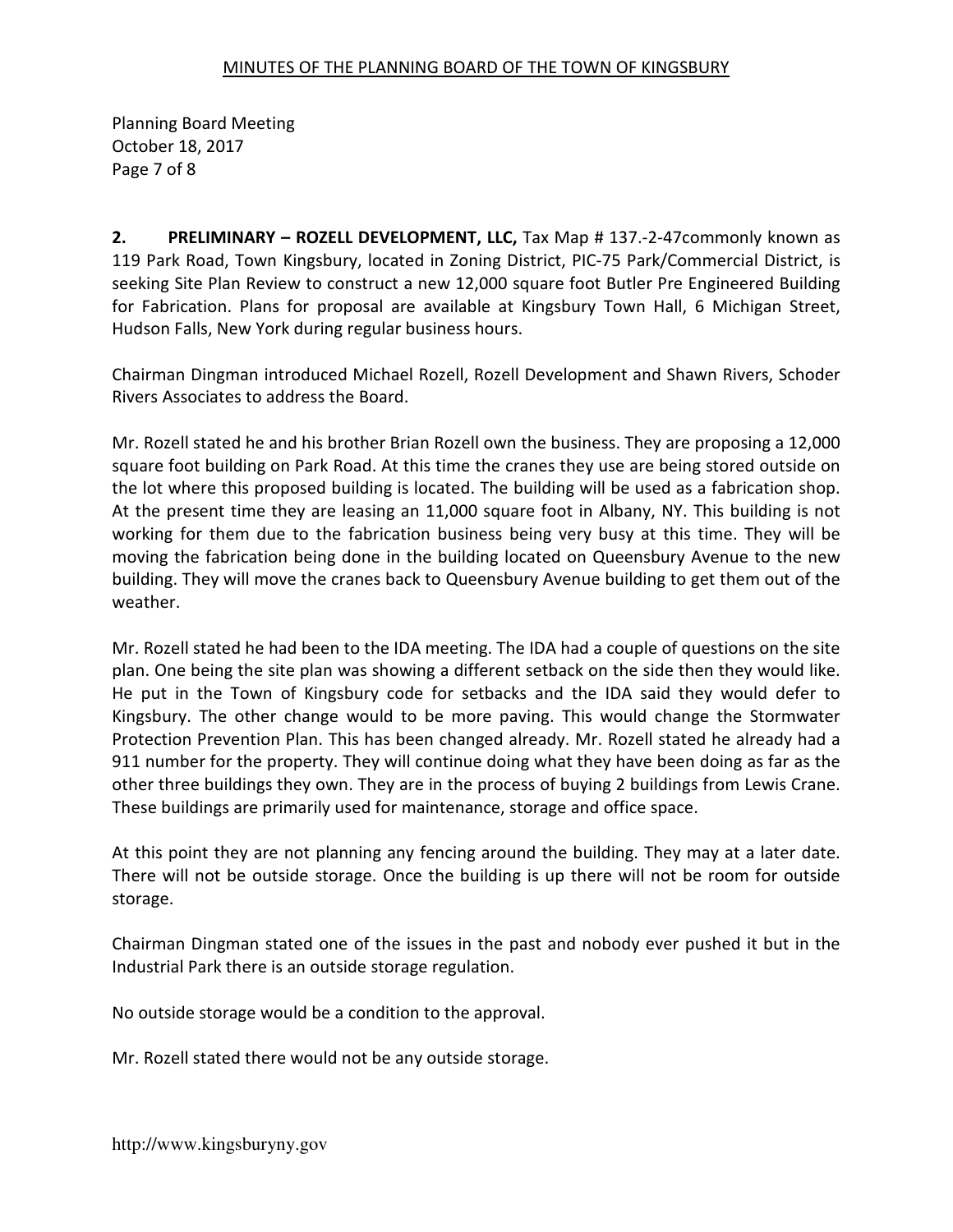Planning Board Meeting October 18, 2017 Page 8 of 8

There will be visual landscaping. They try to be a good neighbor. This building will have wall packs for lighting purposes. This is mainly for security reasons. There will not be any zoning changes. This building will be approximately 4 feet higher than the one they have at this time. You won't notice it because it sits down four feet.

There will be a small retention pond. The paving will be similar to their other buildings they have.

Mr. Rozell stated it will be a steel building, the same as they already have. He is thinking the building will be a tan coloring

Mr. Fehl questioned if there would be any gates or signs.

Mr. Rozell stated there will not be any gates on the property. As for signs there are identification signs on the other buildings they own. The will be doing the same on the new building. At this time they have 5 buildings. This building will be number 6 and have a small Rozell sign on it. This is how his employees know where everything is.

This project is tabled until November 15, 2017 when there will be a Public Hearing.

ON A MOTION BY MR. LASARSO, seconded by Mrs. LaRose all in favor, the meeting was adjourned at 8:30 P.M.

Michelle Radliff **Secretary**